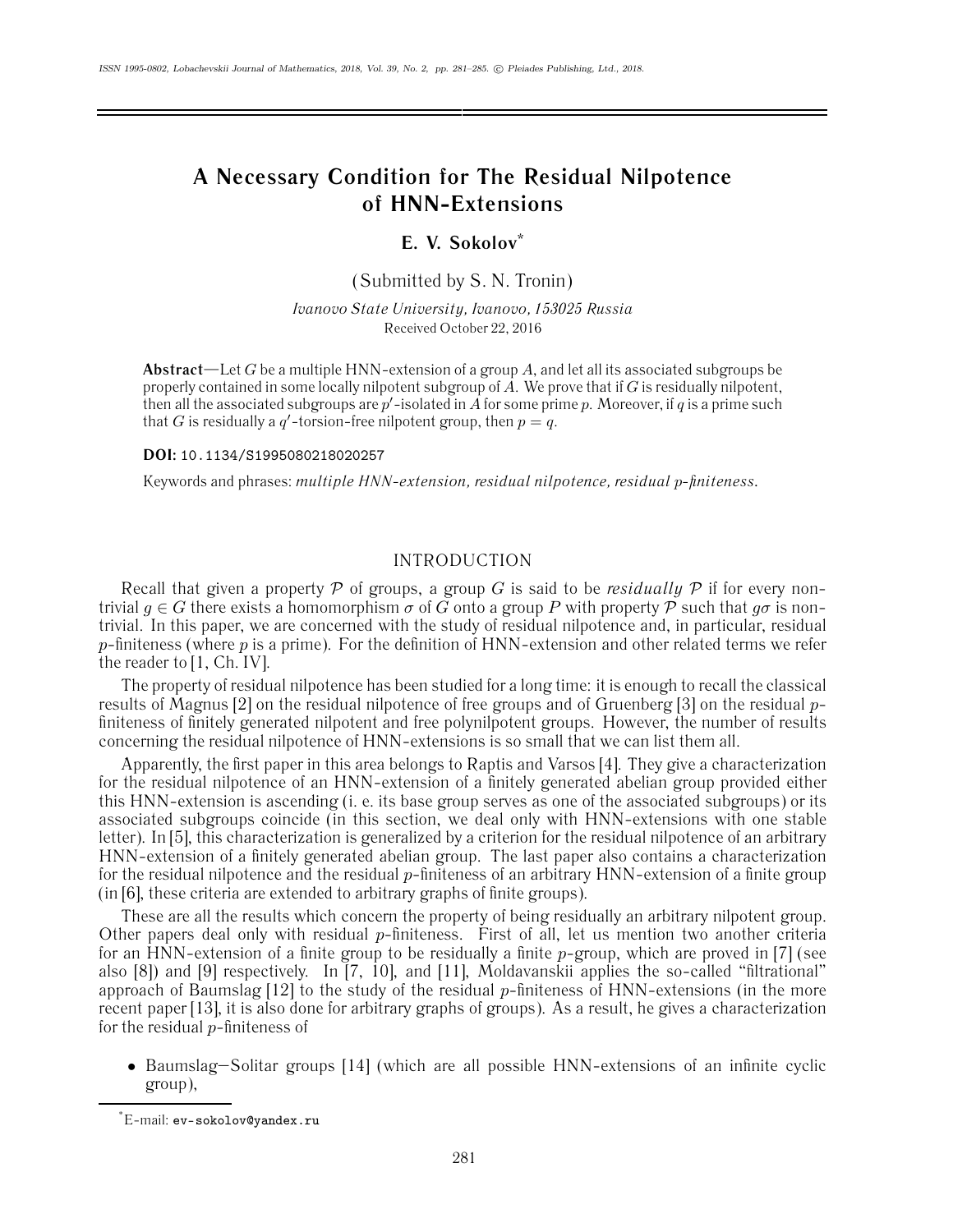#### 282 SOKOLOV

- Brunner's groups [15] (which are certain HNN-extensions of Baumslag–Solitar groups),
- an HNN-extension of a finitely generated nilpotent group with finite associated subgroups, and
- an HNN-extension of an arbitrary group with finitely generated central associated subgroups.

At last, in [16], a criterion is proved for a splitting extension of a finitely generated abelian group to be residually a finite p-group, and this result can serve as the first step in the study of the residual  $p$ -finiteness of ascending HNN-extensions of finitely generated abelian groups. Now, recall that given a prime  $p$ , a subgroup  $Y$  of a group  $X$  is said to be  $p'$ *-isolated* in  $X$  if for every element  $x \in X$  and for any prime  $q \neq p$  the inclusion  $x^q \in Y$  implies that  $x \in Y$ . Each of the statements mentioned above asserts, in particular, that if an HNN-extension satisfying the conditions of this statement is residually nilpotent, then its associated subgroups are  $p^\prime$ -isolated in the base group for some prime  $p.$  The objective of this paper is to show that this condition is necessary in much more general situations.

## 1. MAIN RESULTS

Let A be a group, and let  $\{H_i, H_{-i} \mid i \in \mathcal{I}\}$  be a family of subgroups of A. If for every  $i \in \mathcal{I}$  there exists an isomorphism  $\varphi_i : H_i \to H_{-i}$ , then we can consider the multiple HNN-extension

$$
G = \langle A, t_i; t_i^{-1} H_i t_i = H_{-i}, \varphi_i, i \in \mathcal{I} \rangle
$$

of A with the stable letters  $t_i$  and the subgroups  $H_i$ ,  $H_{-i}$  associated according to the isomorphisms  $\varphi_i$ ,  $i \in \mathcal{I}$  (we assume that this notation is fixed throughout the paper). The following theorem is our main result.

**Theorem.** Let there exist a locally nilpotent subgroup N of A such that  $H_{\varepsilon i}$  is properly *contained in* N *for all*  $i \in \mathcal{I}, \varepsilon = \pm 1$ .

1. If G is residually nilpotent, then there exists a prime p such that  $H_{\varepsilon i}$  is p'-isolated in A *for all*  $i \in \mathcal{I}, \varepsilon = \pm 1$ .

2. If there exists a prime p such that G is residually a p'-torsion-free nilpotent group (in other *words, G* is residually 'a nilpotent group whose periodic part is a p-group'), then  $H_{\varepsilon i}$  is  $p'$ *isolated in A for all*  $i \in \mathcal{I}, \varepsilon = \pm 1$ .

The corollary given below follows immediately from the second statement of Theorem.

**Corollary.** Let all  $H_{\varepsilon i}$  satisfy the same conditions as in Theorem. If G is residually a finite p-group for some prime p, then  $H_{\varepsilon i}$  is p'-isolated in A for all  $i \in \mathcal{I}$ ,  $\varepsilon = \pm 1$ . If G is residually *torsion-free nilpotent, then*  $H_{\varepsilon i}$  *is isolated in* A *for all*  $i \in \mathcal{I}, \varepsilon = \pm 1$ .

It should be pointed out that Azarov and Ivanova [17] proved an analogue of the first statement of Theorem for a free product of arbitrary many groups with one amalgamated subgroup. Integrating these two results, we get a generalization of the necessary condition for the residual nilpotence of an arbitrary graph of finitely generated abelian groups given in [6, Proposition 14]. The theorem formulated also generalizes the necessary condition for the residual nilpotence of an HNN-extension of a finitely generated abelian group proved in [4, Proposition 2.1]; this fact follows from Proposition 1 given below.

**Proposition 1.** *If*  $H_i$  *and*  $H_{-i}$  *are*  $p'$ -isolated in A for some  $i \in I$  *and* for some prime  $p$ , then all  $subgroups M_i^{(j)}$  defined by the rule  $M_i^{(0)} = H_i \cap H_{-i}, M_i^{(j+1)} = M_i^{(j)} \cap M_i^{(j)} \varphi_i \cap M_i^{(j)} \varphi_i^{-1} (j \geq 0)$ *are also* p- *-isolated in* A.

*Proof.* We use induction on  $j$ . It is easy to see that the intersection of  $p'$ -isolated subgroups is again a  $p'$ -isolated subgroup. Therefore,  $M_i^{(0)}$  is  $p'$ -isolated in  $A.$ 

Suppose that  $M_i^{(j)}$  is  $p'$ -isolated in  $A$  for some  $j\geq 0$ . It follows, in particular, that  $M_i^{(j)}$  is  $p'$ -isolated both in  $H_i$  and in  $H_{-i}$ . From the first statement we deduce that  $M_i^{(j)}\varphi_i$  is  $p'$ -isolated in  $H_{-i}=H_i\varphi_i$ and hence the intersection  $M_i^{(j)} \cap M_i^{(j)} \varphi_i$  is also  $p'$ -isolated in  $H_{-i}.$  Since  $H_{-i}$  is  $p'$ -isolated in  $A,$  it is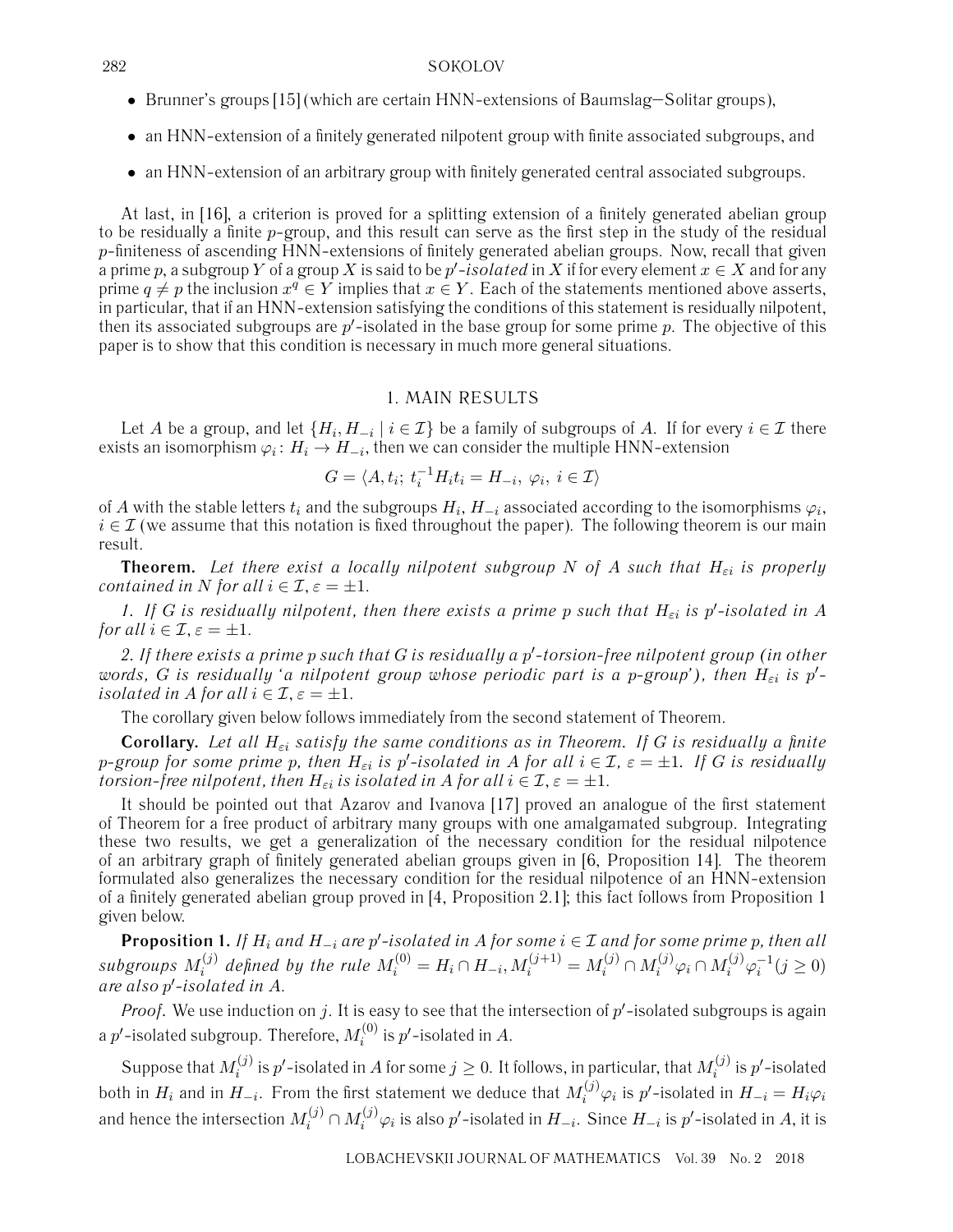easy to see that  $M_i^{(j)} \cap M_i^{(j)} \varphi_i$  turns out to be  $p'$ -isolated in  $A$ . Arguing as above, we conclude that  $M_i^{(j)} \cap M_i^{(j)} \varphi_i^{-1}$  is  $p'$ -isolated in  $A.$  Thus, the intersection

$$
(M_i^{(j)} \cap M_i^{(j)} \varphi_i) \cap (M_i^{(j)} \cap M_i^{(j)} \varphi_i^{-1}) = M_i^{(j)} \cap M_i^{(j)} \varphi_i \cap M_i^{(j)} \varphi_i^{-1}
$$

is also p'-isolated in A.  $\Box$ 

It follows from the first statement of Theorem and Proposition 1 that if G satisfies the condition of Theorem and is residually nilpotent, then there exists a prime p such that the subgroup  $M_i =$  $\bigcap_{j=0}^\infty M_i^{(j)}$  is  $p'$ -isolated in  $A$  for every  $i\in\mathcal{I}.$  If, in addition,  $A$  is finitely generated abelian and  $D_i$  is the isolator of  $M_i$  in  $A$ , then the quotient group  $D_i/M_i$  turns out to be a finite  $p$ -group, as Proposition 2.1 from [4] claimes.

As a discussion of possible generalizations of the theorem formulated, we give two examples showing that the following conditions of this theorem are essential: all  $H_{\varepsilon i}$  ( $i \in \mathcal{I}, \varepsilon = \pm 1$ ) are *properly* contained in N; N is *locally nilpotent*.

**Example 1.** The Baumslag–Solitar group BS(1,6) =  $\langle a, b; a^{-1}ba = b^6 \rangle$  is an *ascending* HNNextension of the infinite cyclic group generated by b. It is residually a finite 5-group by Theorem 3 from [7], but the associated subgroup generated by  $b^6$  is not  $p'$ -isolated in the base group for every prime p.

**Example 2.** The group  $X = \langle t, a, b; t^{-1}at = b^6 \rangle$  is the HNN-extension of the *free* group  $\langle a, b \rangle$  by t with the cyclic associated subgroups  $\langle a \rangle$  and  $\langle b^6 \rangle$ . Simultaneously, it is the free product of the free group  $\langle t, a \rangle$  and the infinite cyclic subgroup  $\langle b \rangle$  with the cyclic amalgamated subgroups  $\langle t^{-1}at \rangle$  and  $\langle b^6 \rangle$ . It is easy to see that  $\langle t^{-1}at \rangle$  is isolated in  $\langle t, a \rangle$ . Therefore, X is residually torsion-free nilpotent by [18]. However, as well as above, the subgroup  $\langle b^6 \rangle$  is not  $p'$ -isolated in the base group  $\langle a, b \rangle$  for every prime  $p$ .

## 2. PROOF OF THEOREM

We begin with the following auxiliary statement.

**Proposition 2.** *If* X *is a residually nilpotent group and* Y *is a finitely generated subgroup of* X*, then for every non-trivial element*  $y \in Y$  *there exists a homomorphism of* Y *onto a finite group* P *of prime power order mapping* y *to a non-trivial element. If* p *is a prime such that* X *is residually a* p- *-torsion-free nilpotent group, then we always can take a finite* p*-group as* P.

*Proof.* Let  $y \in Y \setminus \{1\}$ . Since X is residually a nilpotent group, there exists a homomorphism  $\rho$ of this group onto a nilpotent group mapping y to a non-trivial element. Denoting by  $\sigma$  the restriction of  $\rho$  onto Y, we see that  $Y\sigma$  is a finitely generated nilpotent group.

If the order of  $y\sigma$  is infinite, then it does not belong to the periodic part  $\tau(Y\sigma)$  of  $Y\sigma$  and hence  $(y\sigma)\tau(Y\sigma)$  is a non-trivial element of  $Y\sigma/\tau(Y\sigma)$ . The quotient group  $Y\sigma/\tau(Y\sigma)$  is torsion-free, so it is residually a finite p-group for every prime p by the theorem of Gruenberg [3, Theorem 2.1].

If the order r of  $y\sigma$  is finite and we take a prime divisor of r as p, then  $y \notin \tau_{p'}(Y\sigma)$  (where  $\tau_{p'}(Y\sigma)$ ) denotes the product of all Sylow subgroups of  $\tau(Y\sigma)$  whose orders are not p-numbers) and therefore  $(y\sigma)\tau_{p'}(Y\sigma)$  is a non-trivial element of  $Y\sigma/\tau_{p'}(Y\sigma)$ . Since  $Y\sigma/\tau_{p'}(Y\sigma)$  is  $p'$ -torsion-free, the same theorem of Gruenberg implies that this quotient group is residually a finite  $p$ -group. Thus, in both cases there exists a homomorphism  $\theta$  of  $Y\sigma$  onto a group  $\vec{P}$  of prime power order mapping  $y\sigma$  to a non-trivial element. Moreover, if the periodic part of  $Y\sigma$  is a p-group for some prime p, then we can take a finite p-group as P. Therefore, the composition of  $\sigma$  and  $\theta$  is the desired homomorphism.

If  $a \in A$ ,  $i \in \mathcal{I}$ ,  $\varepsilon \in \{1, -1\}$ , then we denote by  $a_{i,\varepsilon}$  the element  $t_i^{-\varepsilon} a t_i^{\varepsilon}$ . Let  $a, b \in A$ ,  $i \in \mathcal{I}$ ,  $\varepsilon \in \{1, -1\}$ . We put  $u_{i,\varepsilon}^{(1)}(a, b) = [a_{i,\varepsilon}, b]$  and by induction  $u_{i,\varepsilon}^{(k)}(a, b) = [a_{i,\varepsilon}, u_{i,\varepsilon}^{(k-1)}(a, b)], k = 2, 3, \ldots$ If  $c,d\in A,$   $j\in\mathcal{I},$   $\delta\in\{1,-1\},$  we put also  $v_{i,\varepsilon;j,\delta}^{(k)}(a,b;c,d)=[u_{i,\varepsilon}^{(k)}(a,b),t_j^{-3}u_{j,\delta}^{(k)}(c,d)t_j^3]$  for all  $k\geq1.$ 

**Proposition 3.** *If*  $a \notin H_{\epsilon i}$ ,  $b \notin H_{-\epsilon i}$ ,  $c \notin H_{\delta j}$ ,  $d \notin H_{-\delta j}$ , then for every  $k \geq 1$ 

1.  $u_{i,\varepsilon}^{(k)}(a,b)$  is a product of the form  $a_{i,\varepsilon}^{-1}b^{-1}t_i^{-\varepsilon}\ldots t_i^{\varepsilon}b,$  which is reduced and has a length of  $2^{k+1};$  $2.~u^{(k)}_{j,\delta}(c,d)$  is a product of the form  $c_{j,\delta}^{-1}d^{-1}t_j^{-\delta}\ldots t_j^\delta d$ , which is reduced and has a length of  $2^{k+1};$ 

LOBACHEVSKII JOURNAL OF MATHEMATICS Vol. 39 No. 2 2018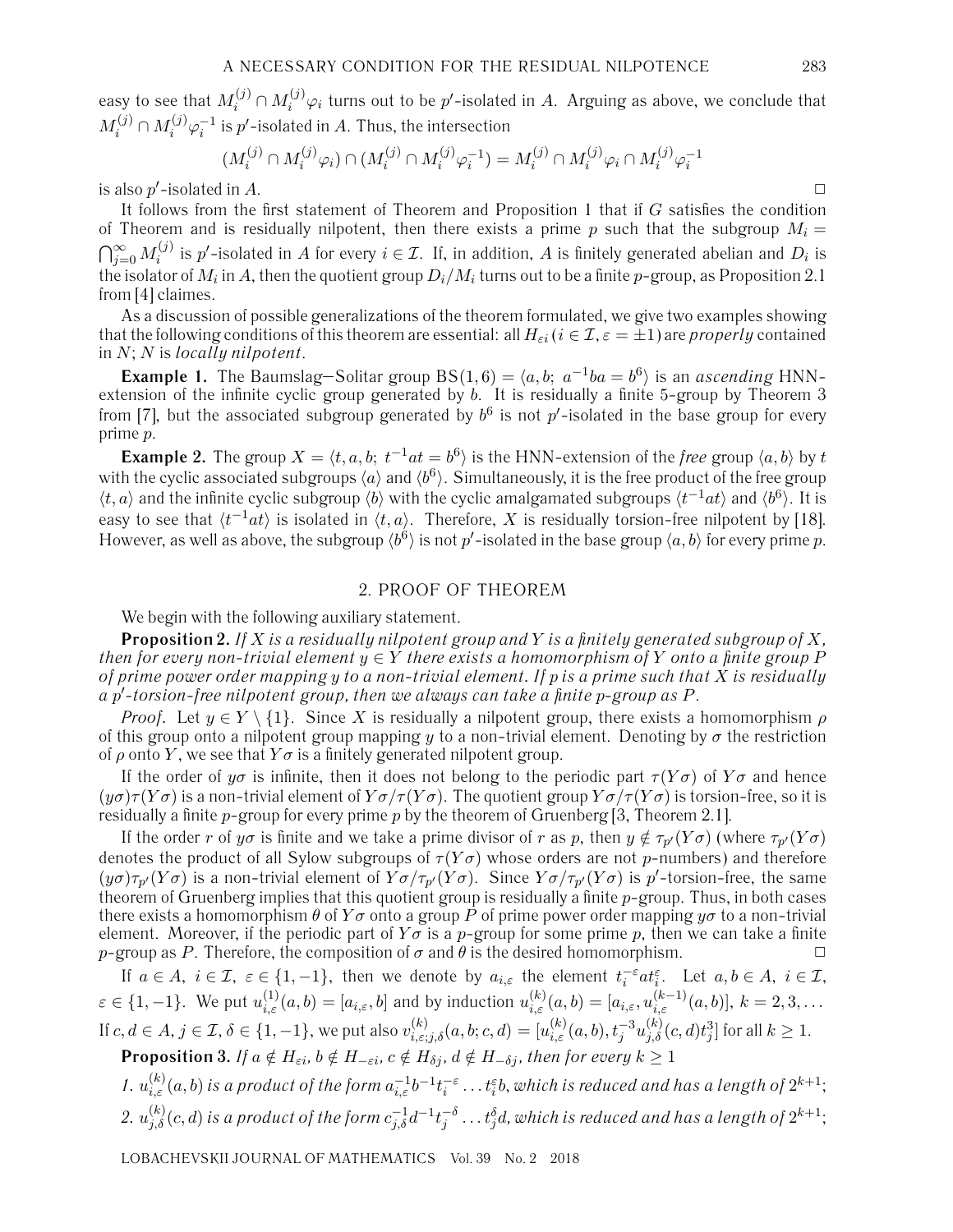3.  $v_{i,\varepsilon;j,\delta}^{(k)}(a,b;c,d)$  *is not equal to* 1.

*Proof.* To verify (1) we use induction on k. For  $k = 1$  we have  $u_{i,\varepsilon}^{(1)}(a,b) = a_{i,\varepsilon}^{-1}b^{-1}a_{i,\varepsilon}b =$  $t_i^{-\varepsilon}a^{-1}t_i^{\varepsilon}b^{-1}t_i^{-\varepsilon}at_i^{\varepsilon}b.$  Since  $a\notin H_{\varepsilon i},$   $b\notin H_{-\varepsilon i},$  the last product is a reduced form of length 4. Therefore,  $u_{i,\varepsilon}^{(1)}(a,b)$  possesses the required properties. Suppose now that (1) is true for some  $k\geq 1.$  We have

$$
u_{i,\varepsilon}^{(k+1)}(a,b) = a_{i,\varepsilon}^{-1} u_{i,\varepsilon}^{(k)}(a,b)^{-1} a_{i,\varepsilon} u_{i,\varepsilon}^{(k)}(a,b) = a_{i,\varepsilon}^{-1} (b^{-1} t_i^{-\varepsilon} \dots t_i^{\varepsilon} b a_{i,\varepsilon}) a_{i,\varepsilon} (a_{i,\varepsilon}^{-1} b^{-1} t_i^{-\varepsilon} \dots t_i^{\varepsilon} b).
$$

Since  $a \notin H_{\epsilon i}$ ,  $b \notin H_{-\epsilon i}$ , the element  $t_i^{\epsilon}ba_{i,\epsilon}^{\pm 1}b^{-1}t_i^{-\epsilon} = t_i^{\epsilon}bt_i^{-\epsilon}a^{\pm 1}t_i^{\epsilon}b^{-1}t_i^{-\epsilon}$  is reduced. Hence, the form of  $u_{i,\varepsilon}^{(k+1)}(a,b)$  given above is reduced and, as is easily seen, it has a length of  $2^{k+2}.$  The same argument can be used to verify  $(2)$ . Let us prove  $(3)$ .

From (1) and (2) we have

$$
v_{i,\varepsilon;j,\delta}^{(k)}(a,b;c,d) = u_{i,\varepsilon}^{(k)}(a,b)^{-1} t_j^{-3} u_{j,\delta}^{(k)}(c,d)^{-1} t_j^{3} u_{i,\varepsilon}^{(k)}(a,b) t_j^{-3} u_{j,\delta}^{(k)}(c,d) t_j^{3}
$$
  
= 
$$
(b^{-1} t_i^{-\varepsilon} \dots t_i^{\varepsilon} b a_{i,\varepsilon}) t_j^{-3} (d^{-1} t_j^{-\delta} \dots t_j^{\delta} d c_{j,\delta}) t_j^{3} (a_{i,\varepsilon}^{-1} b^{-1} t_i^{-\varepsilon} \dots t_i^{\varepsilon} b) t_j^{-3} (c_{j,\delta}^{-1} d^{-1} t_j^{-\delta} \dots t_j^{\delta} d) t_j^{3}.
$$

It follows from the conditions  $a \notin H_{\epsilon i}$ ,  $b \notin H_{-\epsilon i}$ ,  $c \notin H_{\delta j}$ ,  $d \notin H_{-\delta j}$  ( $\epsilon, \delta \in \{1, -1\}$ ) that the elements

$$
a_{i,\varepsilon}t_j^{-3}d^{-1}t_j^{-\delta} = t_i^{-\varepsilon}at_i^{\varepsilon}t_j^{-3}d^{-1}t_j^{-\delta}, \quad c_{j,\delta}t_j^{3}a_{i,\varepsilon}^{-1} = t_j^{-\delta}ct_j^{\delta+3}t_i^{-\varepsilon}a^{-1}t_i^{\varepsilon},
$$
  

$$
t_i^{\varepsilon}bt_j^{-3}c_{j,\delta}^{-1} = t_i^{\varepsilon}bt_j^{-\delta-3}c^{-1}t_j^{\delta}, \quad t_j^{\delta}dt_j^3
$$

are reduced. Therefore,  $v_{i,\varepsilon;j,\delta}^{(k)}(a,b;c,d)$  possesses a reduced form of non-zero length and hence is not equal to 1 by Britton's Lemma (see, e. g., [1, p. 181]).

*Proof of Theorem.* We begin with the first statement of Theorem following the idea from [17].

If  $H_{\varepsilon i}$  is not isolated in A for some  $i \in \mathcal{I}$ ,  $\varepsilon \in \{1, -1\}$ , then there exist an element  $a \in A \setminus H_{\varepsilon i}$ and a prime  $p$  such that  $a^p \in H_{\varepsilon i}$ . Suppose that  $H_{\delta j}$  is not  $p'$ -isolated in  $A$  for some  $j \in \mathcal{I}, \delta \in \{1, -1\}$ . It follows that we can find a prime  $q \neq p$  and an element  $c \in A \setminus H_{\delta j}$  such that  $c^q \in H_{\delta j}$ . Since  $H_{-\varepsilon i} \neq N \neq H_{-\delta j}$ , some elements  $b \in N \setminus H_{-\varepsilon i}$  and  $d \in N \setminus H_{-\delta j}$  can also be chosen.

Let  $F={\rm sgp}\{a,b,c,d,t_i,t_j\},B={\rm sgp}\{a^p\varphi^{\varepsilon}_i,b,c^q\varphi^{\delta}_j,d\}.$  Since  $B$  is a finitely generated subgroup of N, it is nilpotent. Denote by n some fixed number that is greater than the nilpotency class of B.

By Proposition 3,  $v_{i,\varepsilon;j,\delta}^{(n)}(a,b;c,d)$  is not equal to 1. By Proposition 2, it follows that there exists a homomorphism  $\sigma$  of  $F$  onto a finite group  $P$  of prime power order mapping  $v_{i,\varepsilon;j,\delta}^{(n)}(a,b;c,d)$  to a nontrivial element.

Since at least one of p and q does not divide the order of P, we have  $a\sigma = (a\sigma)^{pk}$  or  $c\sigma =$  $(c\sigma)^{ql}$  for suitable whole numbers k and l. Therefore,  $v_{i,\varepsilon;j,\delta}^{(n)}(a,b;c,d)\sigma=v_{i,\varepsilon;j,\delta}^{(n)}(a^{pk},b;c,d)\sigma$  or  $v_{i,\varepsilon;j,\delta}^{(n)}(a,b;c,d)\sigma=v_{i,\varepsilon;j,\delta}^{(n)}(a,b;c^{ql},d)\sigma.$  It follows from the inclusions  $a^p\in H_{\varepsilon i}$  and  $c^q\in H_{\delta j}$  that  $a_{i,\varepsilon}^{pk}=0$  $a^{pk}\varphi^{\varepsilon}_i$  and  $c^{ql}_{j,\delta}=c^{ql}\varphi^{\delta}_j.$  Therefore,  $a^{pk}_{i,\varepsilon},~c^{ql}_{j,\delta}$  belong to  $B$  and  $u^{(n)}_{i,\varepsilon}(a^{pk},b),~u^{(n)}_{j,\delta}(c^{ql},d)$  are simple commutators of elements of B of weight n. By the choice of n, the last two elements are equal to 1 and hence

$$
v_{i, \varepsilon; j, \delta}^{(n)}(a^{pk}, b; c, d) = 1 = v_{i, \varepsilon; j, \delta}^{(n)}(a, b; c^{ql}, d).
$$

Thus,  $v_{i,\varepsilon;j,\delta}^{(n)}(a,b;c,d)\sigma=1,$  which contradicts the choice of  $\sigma$ . This contradiction means that  $H_{\delta j}$  is  $p'$ -isolated in  $A$  for all  $j \in \mathcal{I}, \delta \in \{1, -1\}$  and  $p$  is required.

The proof of the second statement follows the above argument almost verbatim.

If  $H_{\delta j}$  is not p'-isolated in A for some  $j \in \mathcal{I}$ ,  $\delta \in \{1, -1\}$ , then there exist a prime  $q \neq p$  and an element  $c \in A \setminus H_{\delta j}$  such that  $c^q \in H_{\delta j}$ . As above, we take an arbitrary element  $d \in N \setminus H_{-\delta j}$ , put  $F={\rm sgp}\{c,d,t_j\},\,B={\rm sgp}\{c^q\varphi_j^\delta,d\}$  and choose a number  $n$  that is greater than the nilpotency class of  $B$ . By Proposition 3 and Britton's Lemma,  $u_{j,\delta}^{(n)}(c,d)\neq 1$ . Therefore, by Proposition 2, there